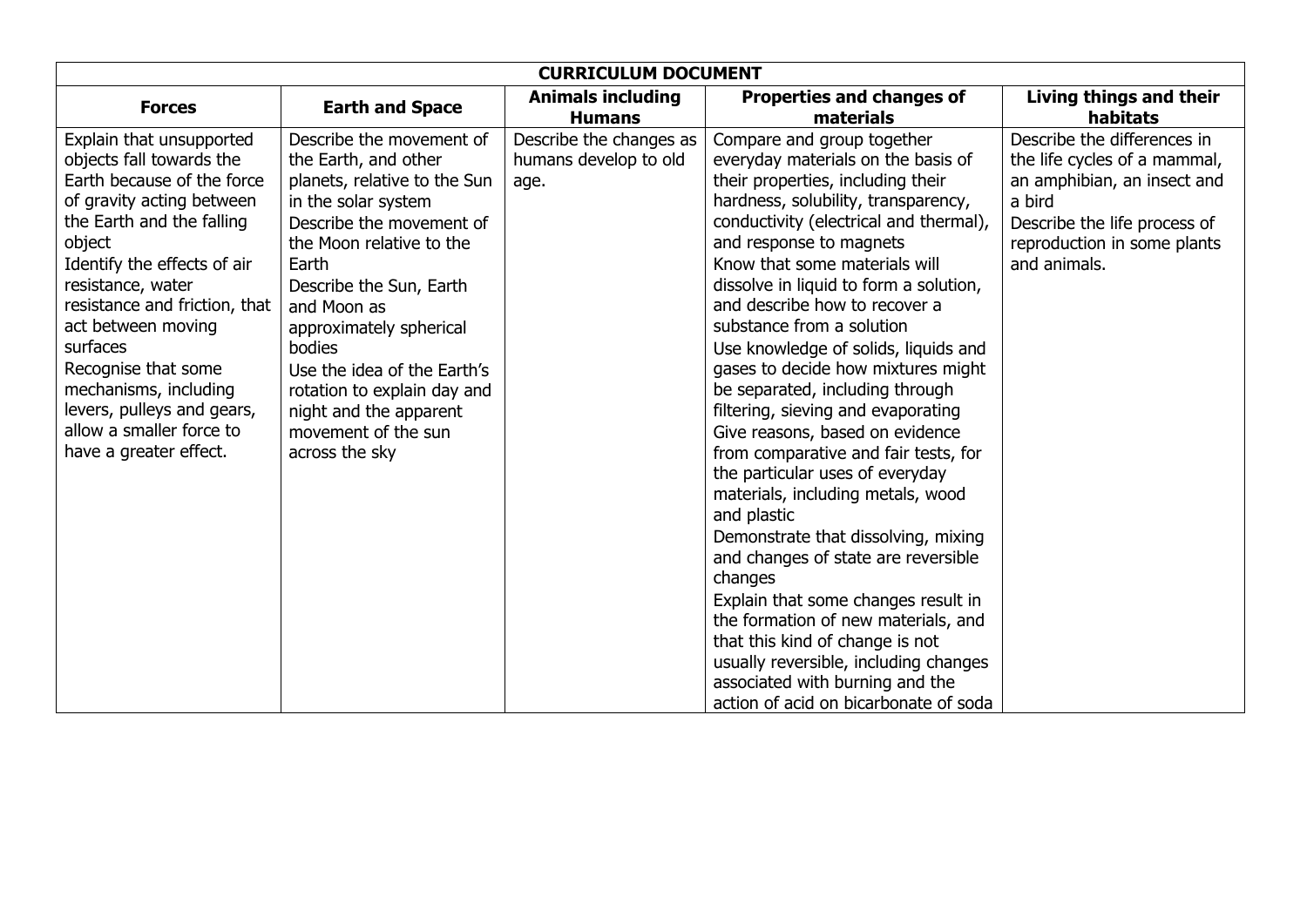| <b>CURRICULUM ENTITLEMENT</b>                    |                                                                                                                                                                                                                                                 |                                                                                                                           |                                                                                                                                                                                                                                                                                                                                                                                                                               |  |  |  |
|--------------------------------------------------|-------------------------------------------------------------------------------------------------------------------------------------------------------------------------------------------------------------------------------------------------|---------------------------------------------------------------------------------------------------------------------------|-------------------------------------------------------------------------------------------------------------------------------------------------------------------------------------------------------------------------------------------------------------------------------------------------------------------------------------------------------------------------------------------------------------------------------|--|--|--|
|                                                  | <b>Key Scientific Knowledge</b>                                                                                                                                                                                                                 | <b>Vocabulary</b>                                                                                                         | Assessment Criteria - 'Can I? statements'                                                                                                                                                                                                                                                                                                                                                                                     |  |  |  |
| <b>Forces</b>                                    | Force<br>$\bullet$<br>Gravity<br>$\bullet$<br>Air resistance<br>$\bullet$<br>Levers<br>$\bullet$<br>Pulleys<br>$\bullet$<br>Gears<br>$\bullet$<br>Water resistance<br>$\bullet$<br>Friction<br>$\bullet$<br>surfaces<br>$\bullet$               | sir isaac newton<br>gravity<br>resistance<br>lever<br>gears<br>pulley<br>mass<br>friction                                 | Can I explain that unsupported objects fall towards the<br>Earth because of the force of gravity acting between<br>the Earth and the falling object?<br>Can I identify the effects of air resistance, water<br>$\bullet$<br>resistance and friction, that act between moving<br>surfaces?<br>Can I recognise that some mechanisms, including<br>levers, pulleys and gears, allow a smaller force to have<br>a greater effect? |  |  |  |
| Earth and<br><b>Space</b>                        | Movement of the Earth<br>$\bullet$<br>Movement of the moon<br>$\bullet$<br>Shape and position of Earth,<br>$\bullet$<br>moon and Sun<br>Earth rotation<br>$\bullet$                                                                             | heliocentric<br>qeocentric<br>solar system<br>astronomy<br>big bang theory<br>gravitational force<br>orbit<br>hemisphere  | Can I describe the movement of the Earth, and other<br>planets, relative to the Sun in the solar system?<br>Can I describe the movement of the Moon relative to<br>the Earth?<br>Can I describe the Sun, Earth and Moon as<br>$\bullet$<br>approximately spherical bodies?<br>Can I use the idea of the Earth's rotation to explain day<br>$\bullet$<br>and night and the apparent movement of the sun<br>across the sky?     |  |  |  |
| <b>Animals</b><br>including<br><b>Humans</b>     | Human development<br>$\bullet$                                                                                                                                                                                                                  | reproduce<br>puberty<br>adolescence<br>hormone<br>memory<br>childhood<br>gestation<br>fertilisation                       | Can I describe the changes as humans develop to old<br>age?                                                                                                                                                                                                                                                                                                                                                                   |  |  |  |
| <b>Properties</b><br>and changes<br>of materials | Material properties<br>$\bullet$<br>Dissolving liquid<br>$\bullet$<br>Separation of liquids, solids and<br>$\bullet$<br>gases<br>Fair testing<br>$\bullet$<br>Reversible and irreversible<br>$\bullet$<br>changes<br>Formation of new materials | separate<br>solution<br>solute<br>solvent<br>irreversible<br>compound<br>physical change<br>chemical change<br>elasticity | Can I compare and group together everyday materials<br>on the basis of their properties, including their<br>hardness, solubility, transparency, conductivity<br>(electrical and thermal), and response to magnets?<br>Can I show that I know that some materials will<br>dissolve in liquid to form a solution, and describe how<br>to recover a substance from a solution?                                                   |  |  |  |